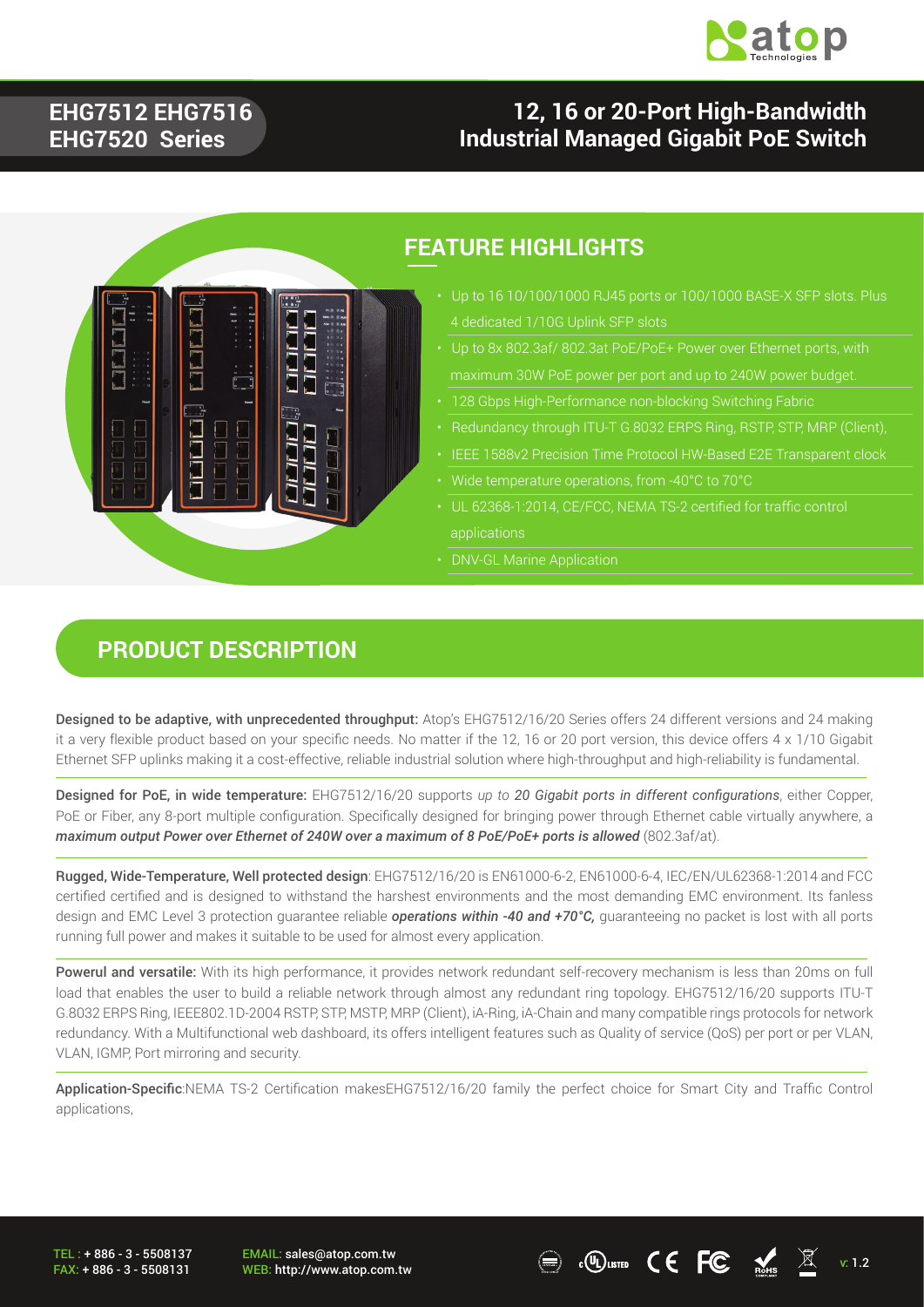

### **SPECIFICATIONS**

| <b>Technical Specifications</b>                                                                                                                                                                   |                                                                                                                                                                                                                                                                                                                                                                                                                                                                                                                                                                              |                                                                                                      |
|---------------------------------------------------------------------------------------------------------------------------------------------------------------------------------------------------|------------------------------------------------------------------------------------------------------------------------------------------------------------------------------------------------------------------------------------------------------------------------------------------------------------------------------------------------------------------------------------------------------------------------------------------------------------------------------------------------------------------------------------------------------------------------------|------------------------------------------------------------------------------------------------------|
| Model Name                                                                                                                                                                                        | EHG7512 (12 ports); EHG7516 (16 ports); EHG7520 (20 ports)                                                                                                                                                                                                                                                                                                                                                                                                                                                                                                                   |                                                                                                      |
| <b>Switch Properties</b>                                                                                                                                                                          |                                                                                                                                                                                                                                                                                                                                                                                                                                                                                                                                                                              |                                                                                                      |
| <b>Priority Queues</b><br><b>VLAN Table</b><br>MAC-Based VLAN<br>VLAN ID Range<br>Trunk Group<br>Static IGMP Groups<br>Dynamic IGMP Groups<br>MAC Table Size<br>Packet Buffer Size<br>Jumbo Frame | 8<br>4096<br>512<br>VID 1 to 4094<br>4<br>128<br>256<br>16K<br>1.5 MB<br>9216 Byte                                                                                                                                                                                                                                                                                                                                                                                                                                                                                           |                                                                                                      |
| <b>Ethernet</b>                                                                                                                                                                                   |                                                                                                                                                                                                                                                                                                                                                                                                                                                                                                                                                                              |                                                                                                      |
| Standards                                                                                                                                                                                         | IEEE 802.3 for 10BaseT<br>IEEE 802.3u for 100BaseT(X)<br>IEEE 802.3ab for 1000BaseT(X)<br>IEEE 802.3z for 1000BaseX<br>IEEE 802.3ae For 10 Gigabit Ethernet Fiber<br>IEEE 802.3x for Flow Control, back pressure flow control<br>IEEE 802.1D-2004 for Spanning Tree Protocol<br>IEEE 802.1w for Rapid Spanning Tree Protocol<br>IEEE 802.1s for Multiple Spanning Tree Protocol<br>IEEE 802.1Q for VLAN Tagging<br>IEEE 802.1p for Class of Service<br>IEEE 802.1X for Authentication<br>IEEE 802.3ad for Port Trunk with LACP<br>IEEE 802.3az for Energy Efficient Ethernet |                                                                                                      |
| Protocols                                                                                                                                                                                         | IPv4, IPv6, IGMPv1/v2/v3, IGMP Snooping, GARP, GMRP, GVRP, SNMPv1/v2c/<br>v3, SNMP Inform, ICMP, Telnet, SSH, DHCP Server/Relay/Client, DHCP Option<br>66/67/82, BootP, RARP, TFTP, SMTP, SMTP (Gmail), RMON, HTTP, HTTPS,<br>Syslog, MRP (Client), LLDP, 802.1x, EAP, RADIUS, TACACS+, Mirror port, QoS, ACL                                                                                                                                                                                                                                                                |                                                                                                      |
| Redundancy                                                                                                                                                                                        | ITU-T G.8032 ERPS Ring, STP, RSTP, MSTP, Compatible Ring/Chain, U-Ring                                                                                                                                                                                                                                                                                                                                                                                                                                                                                                       |                                                                                                      |
|                                                                                                                                                                                                   | Network Synchronization                                                                                                                                                                                                                                                                                                                                                                                                                                                                                                                                                      | NTP Server/Client, SNTP                                                                              |
| Time Synchronization                                                                                                                                                                              | <b>Precision Network</b><br>Synchronization                                                                                                                                                                                                                                                                                                                                                                                                                                                                                                                                  | IEEE1588v1 OC/BC (Software)<br>IEEE1588v2 E2E TC (Hardware) - ns acc.<br>IEEE1588v2 OC/BC (Software) |
| <b>Automation Profiles</b>                                                                                                                                                                        | Modbus/TCP device status registers provided                                                                                                                                                                                                                                                                                                                                                                                                                                                                                                                                  |                                                                                                      |
| <b>SNMP MIB</b>                                                                                                                                                                                   | MIB II, IF-MIB, SNMPv2 MIB, BRIDGE-MIB, RMON MIB Group 1,2,3,9, RFC<br>RFC 1157, RFC 1213, RFC 1215, RFC 1493, RFC 1643, RFC 1757, RFC 2011,<br>RFC 2012, RFC 2013, RFC 2233, RFC 2571, RFC 2742, RFC 2819, RFC 2863,<br>RFC 3411, RFC 3412, RFC 3413, RFC 3414, RFC 3415, RFC 2674                                                                                                                                                                                                                                                                                          |                                                                                                      |
| <b>Power</b>                                                                                                                                                                                      |                                                                                                                                                                                                                                                                                                                                                                                                                                                                                                                                                                              |                                                                                                      |
| Input Voltage                                                                                                                                                                                     | 9-57 VDC for Non-PoE models<br>45-57 VDC for 802.3af mode<br>51-57 VDC for 802.3at mode                                                                                                                                                                                                                                                                                                                                                                                                                                                                                      |                                                                                                      |

TEL : + 886 - 3 - 5508137 FAX: + 886 - 3 - 5508131

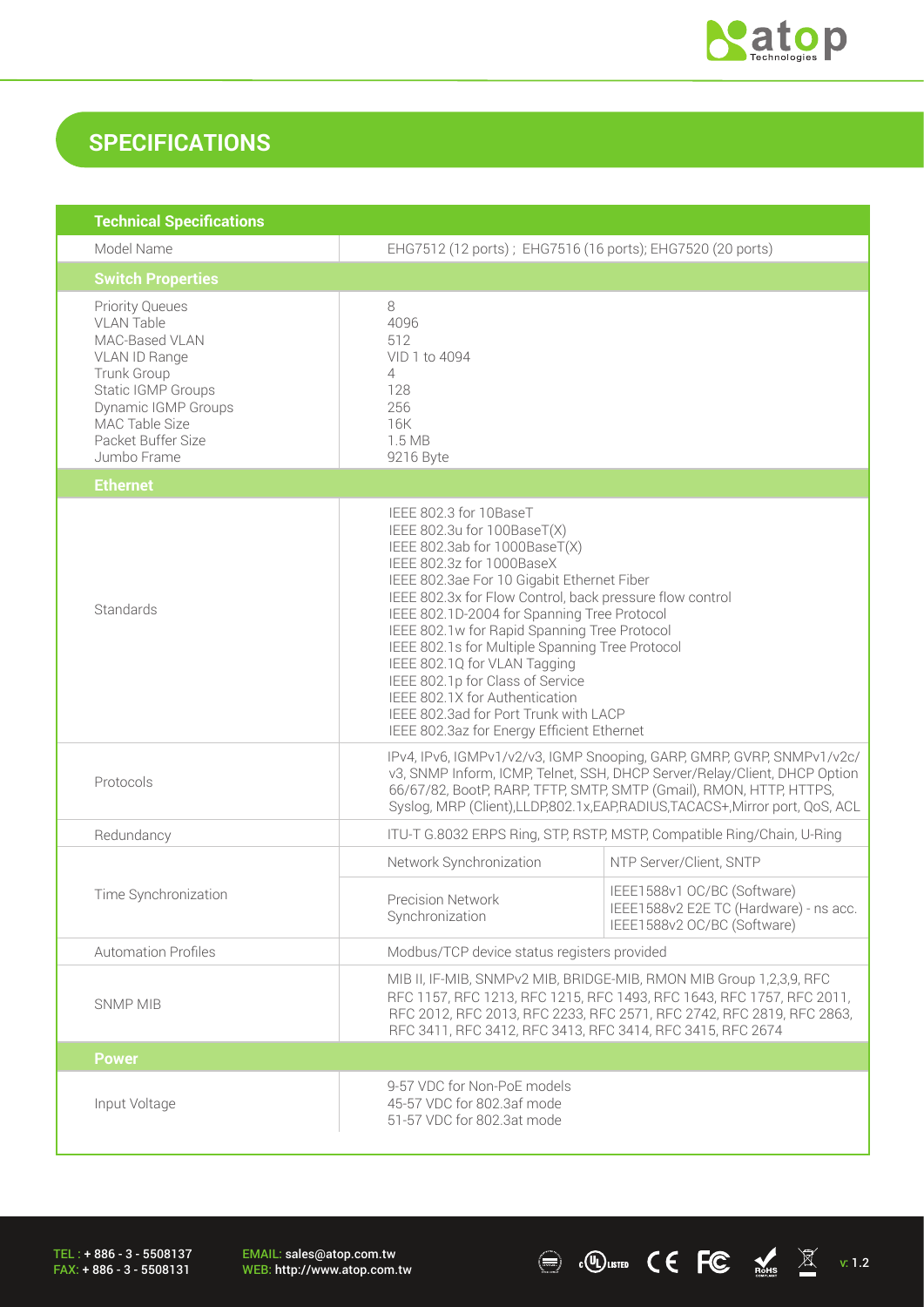

| Input Current (System)                                                                                                        | Max. 2.2 A @ 12 VDC (without PoE)<br>Max. 3.3 A @ 45 VDC (Support up to 8 ports at 15.4W per PoE port)<br>Max. 5.2 A @ 51 VDC (Support up to 8 ports at 30W per PoE port)                                                                                                                                                                                            |
|-------------------------------------------------------------------------------------------------------------------------------|----------------------------------------------------------------------------------------------------------------------------------------------------------------------------------------------------------------------------------------------------------------------------------------------------------------------------------------------------------------------|
| Power Consumption (System)                                                                                                    | Max. 26.4 W @ 12 VDC (without PoE)<br>Max. 148.5 W @ 45 VDC (Support up to 8 ports at 15.4W per PoE port)<br>Max. 265.2 W @ 51 VDC (Support up to 8 ports at 30W per PoE port)                                                                                                                                                                                       |
| Connector<br><b>Reverse Polarity Protection</b>                                                                               | 5-Pin 5.08mm Lockable Terminal Block<br>Yes                                                                                                                                                                                                                                                                                                                          |
| <b>Interfaces</b>                                                                                                             |                                                                                                                                                                                                                                                                                                                                                                      |
| RJ45 Ports<br>Fiber Optics Ports<br><b>I FD Indicators</b><br>Console<br>Relay Output<br><b>DIP Switches</b><br><b>Button</b> | Up to $1610/100/1000$ BASE-T(X) auto negotiation speed<br>Up to 16 100/1000BASE-X SFP slot plus 4 1000BASE-X or 4 10G SFP slots<br>PWR1, PWR2, Alarm, Run, Ring, Ring Master, RJ-45 Link/Speed, SFP Link, PoE<br>RS232 (RJ45 connector)<br>2 relay outputs with current carrying capacity of 1A @ 24 VDC<br>Ring Control and Profinet Setting<br><b>Reset Button</b> |
| <b>Physical Characteristics</b>                                                                                               |                                                                                                                                                                                                                                                                                                                                                                      |
| Housing<br>Dimension ( $W \times H \times D$ )<br>Weight<br>Installation                                                      | IP30 SPCC Metal housing, ruggedized Heat-sink<br>EHG7512: 76 x 200 x 160 mm; EHG7516-EHG7520: 95 x 200 x 160 mm<br>$2,500$ a<br>DIN-Rail, Wall mount (optional kit)                                                                                                                                                                                                  |
| <b>Environmental Limits</b>                                                                                                   |                                                                                                                                                                                                                                                                                                                                                                      |
| <b>Operating Temperature</b><br>Storage Temperature<br>Ambient Relative Humidity                                              | $-40^{\circ}$ C $\sim$ 70°C (-40°F $\sim$ 158°F)<br>$-40^{\circ}$ C $\sim$ 85°C (-40°F $\sim$ 185°F)<br>5%~95%, 55°C (Non-condensing)                                                                                                                                                                                                                                |

### **DIMENSIONS & LAYOUT**



 $\textcircled{\tiny{\textcircled{\tiny{Hsm}}}}$   $\textcircled{\tiny{\textcircled{\tiny{K}}}}$   $\textcircled{\tiny{\textcircled{\tiny{K}}}}$   $\textcircled{\tiny{\textcircled{\tiny{K}}}}$   $\textcircled{\tiny{\textcircled{\tiny{K}}}}$   $\textcircled{\tiny{\textcircled{\tiny{K}}}}$   $\textcircled{\tiny{\textcircled{\tiny{K}}}}$   $\textcircled{\tiny{\textcircled{\tiny{K}}}}$   $\textcircled{\tiny{\textcircled{\tiny{K}}}}$   $\textcircled{\tiny{\textcircled{\tiny{K}}}}$   $\textcircled{\tiny{\textcircled{\tiny{K}}}}$   $\textcircled{\tiny{\textcircled$ 

TEL : + 886 - 3 - 5508137 FAX: + 886 - 3 - 5508131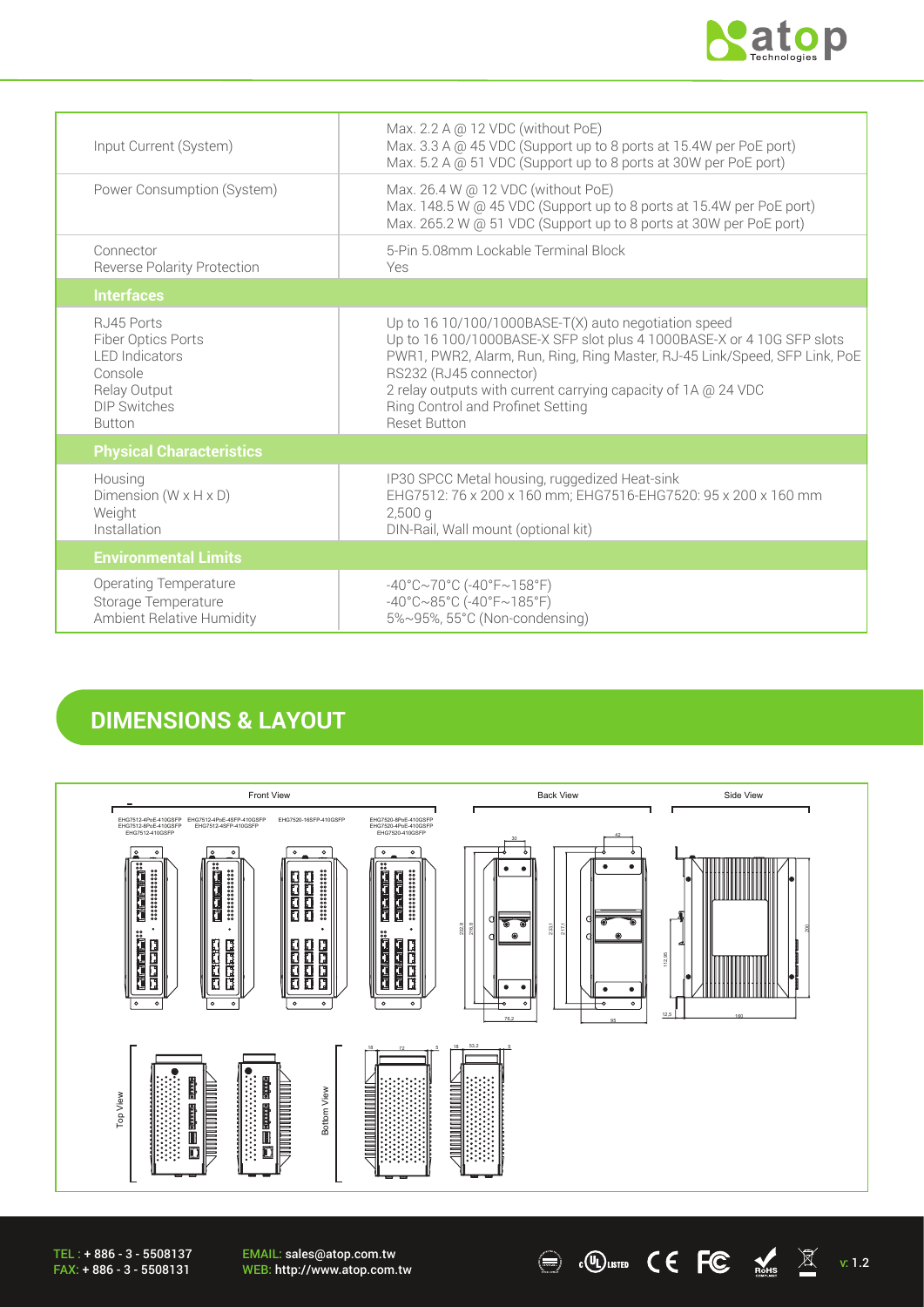

# **REGULATORY APPROVALS**

| <b>Regulatory Approvals</b> |                                                                                                                |                                                      |                                                                  |                |
|-----------------------------|----------------------------------------------------------------------------------------------------------------|------------------------------------------------------|------------------------------------------------------------------|----------------|
| Safety                      | UL62368-1, 2nd Ed., CSAC22.2 N. 62368-1-14, NZS62368.1:2018, EN62368-1:2014+A11:2017                           |                                                      |                                                                  |                |
| <b>Traffic Control</b>      | NEMA TS-2                                                                                                      |                                                      |                                                                  |                |
| <b>EMC</b>                  | FCC Part 15, Subpart B, Class A<br>EN 55032, EN 55024, EN 61000-3-2, EN 61000-3-3, EN 61000-6-2, EN 61000-6-4, |                                                      |                                                                  |                |
| <b>DNVGL Maritime</b>       | DNV-GL                                                                                                         |                                                      |                                                                  |                |
| <b>Test</b>                 |                                                                                                                | Item                                                 | <b>Value</b>                                                     | <b>Level</b>   |
| IEC 61000-4-2               | <b>ESD</b>                                                                                                     | Contact Discharge<br>Air Discharge                   | ±6KV<br>±8KV                                                     | 3<br>3         |
| IEC 61000-4-3               | <b>RS</b>                                                                                                      | 80-1000MHz<br>1.4-2.0GHz<br>$2.0 - 2.7$ GHz          | 10(V/m)<br>3(V/m)<br>10(V/m)                                     | 3<br>3<br>3    |
| IEC 61000-4-4               | <b>EFT</b>                                                                                                     | <b>AC Power Port</b><br>DC Power Port<br>Signal Port | ±2.0kV<br>±2.0kV<br>±1.0kV                                       | 3<br>3<br>3    |
| IEC 61000-4-5               | Surge                                                                                                          | DC Power Port<br>DC Power Port<br>Signal Port        | Line-to Line±1.0kV<br>Line-to Earth±2.0kV<br>Line-to Earth±2.0kV | 3<br>3<br>3    |
| IEC 61000-4-6               | <b>CS</b>                                                                                                      | $0.15 - 80$ MHz                                      | 10V rms                                                          | 3              |
| IEC 61000-4-8               | PFMF                                                                                                           | Enclosure                                            | 30 V/m                                                           | $\overline{4}$ |
| IEC 61000-4-11              | <b>DIP</b>                                                                                                     | <b>AC Power Port</b>                                 |                                                                  | A              |
| Shock<br>Drop<br>Vibration  | MIL-STD-810G Method 516.5<br>MIL-STD-810F Method 516.5<br>MIL-STD-810F Method 514.5 C-1 & C-2                  |                                                      |                                                                  |                |
| RoHS II                     | Yes                                                                                                            |                                                      |                                                                  |                |
| <b>MTBF</b>                 | 20 Years                                                                                                       |                                                      |                                                                  |                |

TEL : + 886 - 3 - 5508137 FAX: + 886 - 3 - 5508131

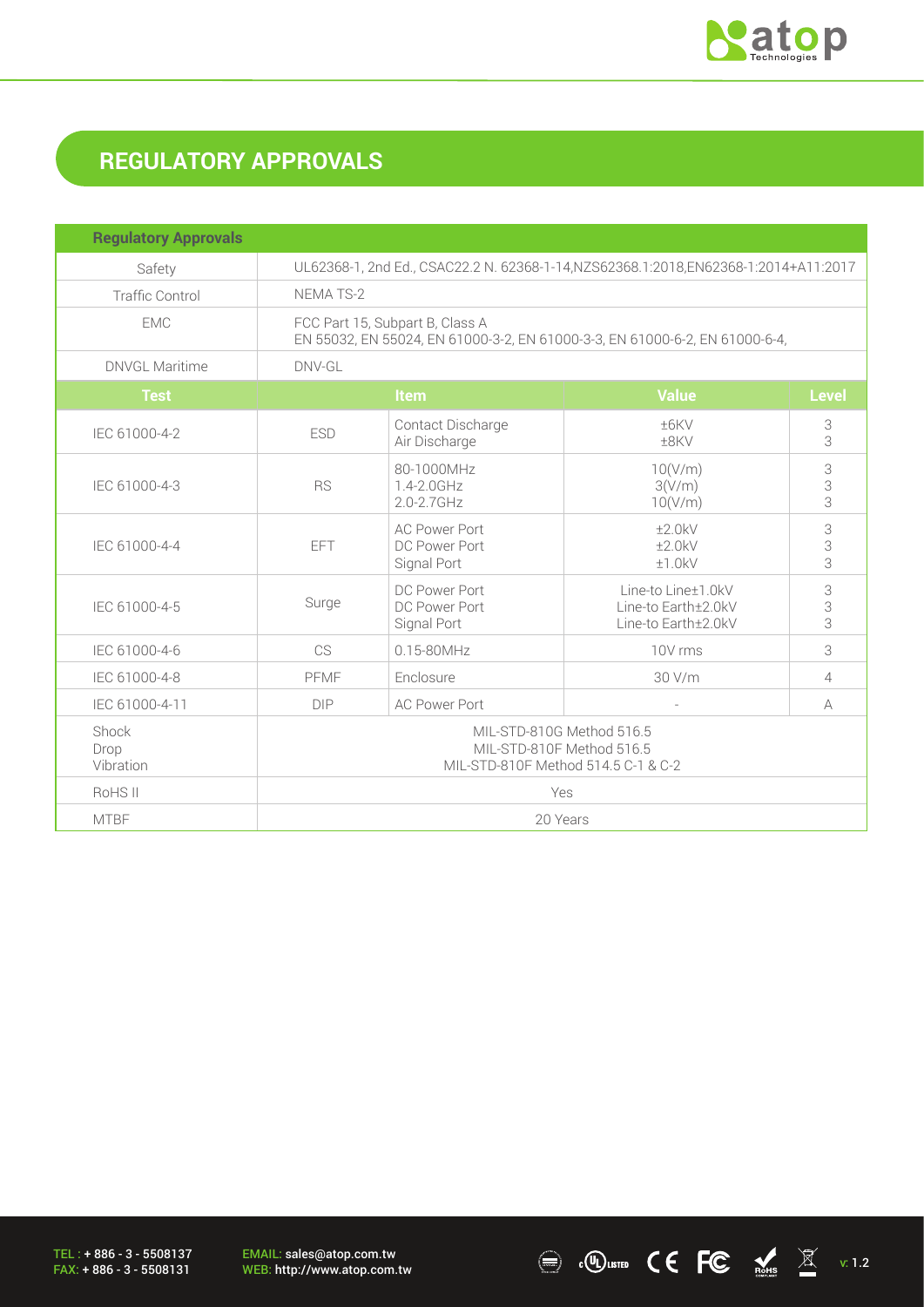

 $\overline{\text{C}}$  .  $\overline{\text{C}}$   $\overline{\text{C}}$   $\overline{\text{C}}$   $\overline{\text{C}}$   $\overline{\text{C}}$   $\overline{\text{C}}$   $\overline{\text{C}}$   $\overline{\text{C}}$   $\overline{\text{C}}$   $\overline{\text{C}}$   $\overline{\text{C}}$   $\overline{\text{C}}$   $\overline{\text{C}}$   $\overline{\text{C}}$   $\overline{\text{C}}$   $\overline{\text{C}}$   $\overline{\text{C}}$   $\overline{\text{C}}$   $\overline{\text{C}}$ 

## **ORDERING INFORMATION**

| <b>Ordering information</b>           |                    |                                   |                               |                              |                             |                            |
|---------------------------------------|--------------------|-----------------------------------|-------------------------------|------------------------------|-----------------------------|----------------------------|
| <b>Model name</b>                     | <b>Part Number</b> | 10/100/<br>1000 RJ45<br>(non-PoE) | 10/100/<br>1000 RJ45<br>(PoE) | 100/1000<br><b>SFP slots</b> | 1000<br><b>SFP</b><br>slots | 10G<br><b>SFP</b><br>slots |
| EHG7512-410GSFP                       | 1P1EHG75120002G    | 8                                 | $\bar{\phantom{a}}$           | $\bar{a}$                    | $\bar{a}$                   | 4                          |
| EHG7512-4SFP-410GSFP                  | 1P1EHG75120004G    | $\overline{4}$                    |                               | $\overline{4}$               |                             | $\overline{4}$             |
| EHG7516-410GSFP                       | 1P1EHG75160001G    | 12                                |                               |                              |                             | $\overline{4}$             |
| EHG7516-4SFP-410GSFP                  | 1P1EHG75160004G    | 8                                 |                               | $\overline{4}$               |                             | 4                          |
| EHG7516-8SFP-410GSFP                  | 1P1EHG75160007G    | 4                                 | $\sim$                        | 8                            | $\sim$                      | $\overline{4}$             |
| EHG7516-12SFP-410GSFP                 | 1P1EHG75160009G    | $\overline{\phantom{a}}$          | $\equiv$                      | 12                           | $\overline{\phantom{a}}$    | $\overline{4}$             |
| EHG7520-410GSFP                       | 1P1EHG75200001G    | 16                                |                               |                              |                             | $\overline{4}$             |
| EHG7520-4SFP-410GSFP                  | 1P1EHG75200004G    | 12                                | ÷,                            | $\overline{4}$               |                             | $\overline{4}$             |
| EHG7520-8SFP-410GSFP                  | 1P1EHG75200007G    | 8                                 | ÷                             | 8                            |                             | 4                          |
| EHG7520-12SFP-410GSFP                 | 1P1EHG75200008G    | 4                                 | ÷                             | 12                           | $\sim$                      | $\overline{4}$             |
| EHG7520-16SFP-410GSFP                 | 1P1EHG7520000AG    | $\sim$                            | $\sim$                        | 16                           | $\sim$                      | 4                          |
| EHG7512-4PoE-410GSFP                  | 1P1EHG75120003G    | 4                                 | $\overline{4}$                |                              |                             | $\overline{4}$             |
| EHG7512-4PoE-4SFP-410GSFP             | 1P1EHG75120005G    | $\overline{\phantom{a}}$          | $\overline{4}$                | $\overline{4}$               | $\overline{\phantom{a}}$    | 4                          |
| EHG7512-8PoE-410GSFP                  | 1P1EHG75120001G    | $\sim$                            | 8                             |                              |                             | 4                          |
| EHG7516-4PoE-410GSFP                  | 1P1EHG75160002G    | 8                                 | 4                             |                              |                             | $\overline{4}$             |
| EHG7516-4PoE-4SFP-410GSFP             | 1P1EHG75160005G    | 4                                 | $\overline{4}$                | $\overline{4}$               | $\sim$                      | $\overline{4}$             |
| EHG7516-4PoE-8SFP-410GSFP             | 1P1EHG75160008G    | $\sim$                            | $\overline{4}$                | 8                            |                             | $\overline{4}$             |
| EHG7516-8PoE-410GSFP                  | 1P1EHG75160003G    | 4                                 | 8                             | $\overline{\phantom{a}}$     |                             | $\overline{4}$             |
| EHG7516-8PoE-4SFP-410GSFP             | 1P1EHG75160006G    |                                   | 8                             | $\overline{4}$               |                             | $\overline{4}$             |
| EHG7520-4PoE-410GSFP                  | 1P1EHG75200002G    | 12                                | $\overline{4}$                |                              | $\sim$                      | $\overline{4}$             |
| EHG7520-4PoE-4SFP-410GSFP             | 1P1EHG75200005G    | 8                                 | $\overline{4}$                | $\overline{4}$               | $\sim$                      | $\overline{4}$             |
| EHG7520-4PoE-12SFP-410GSFP            | 1P1EHG75200009G    | $\overline{\phantom{a}}$          | $\overline{4}$                | 12                           | $\overline{\phantom{a}}$    | $\overline{4}$             |
| EHG7520-8PoE-410GSFP                  | 1P1EHG75200003G    | 8                                 | 8                             | ÷.                           | $\sim$                      | 4                          |
| EHG7520-8PoE-4SFP-410GSFP             | 1P1EHG75200006G    | 4                                 | 8                             | $\overline{4}$               |                             | 4                          |
| EHG7512-4PoE-4SFP-410GSFP<br>(Marine) | 1P1EHG75120006G    | $\sim$                            | $\overline{4}$                | $\overline{4}$               |                             | 4                          |
| EHG7516-8PoE-410GSFP<br>(Marine)      | 1P1EHG7516000AG    | $\overline{4}$                    | 8                             | ٠                            |                             | 4                          |

TEL : + 886 - 3 - 5508137 FAX: + 886 - 3 - 5508131